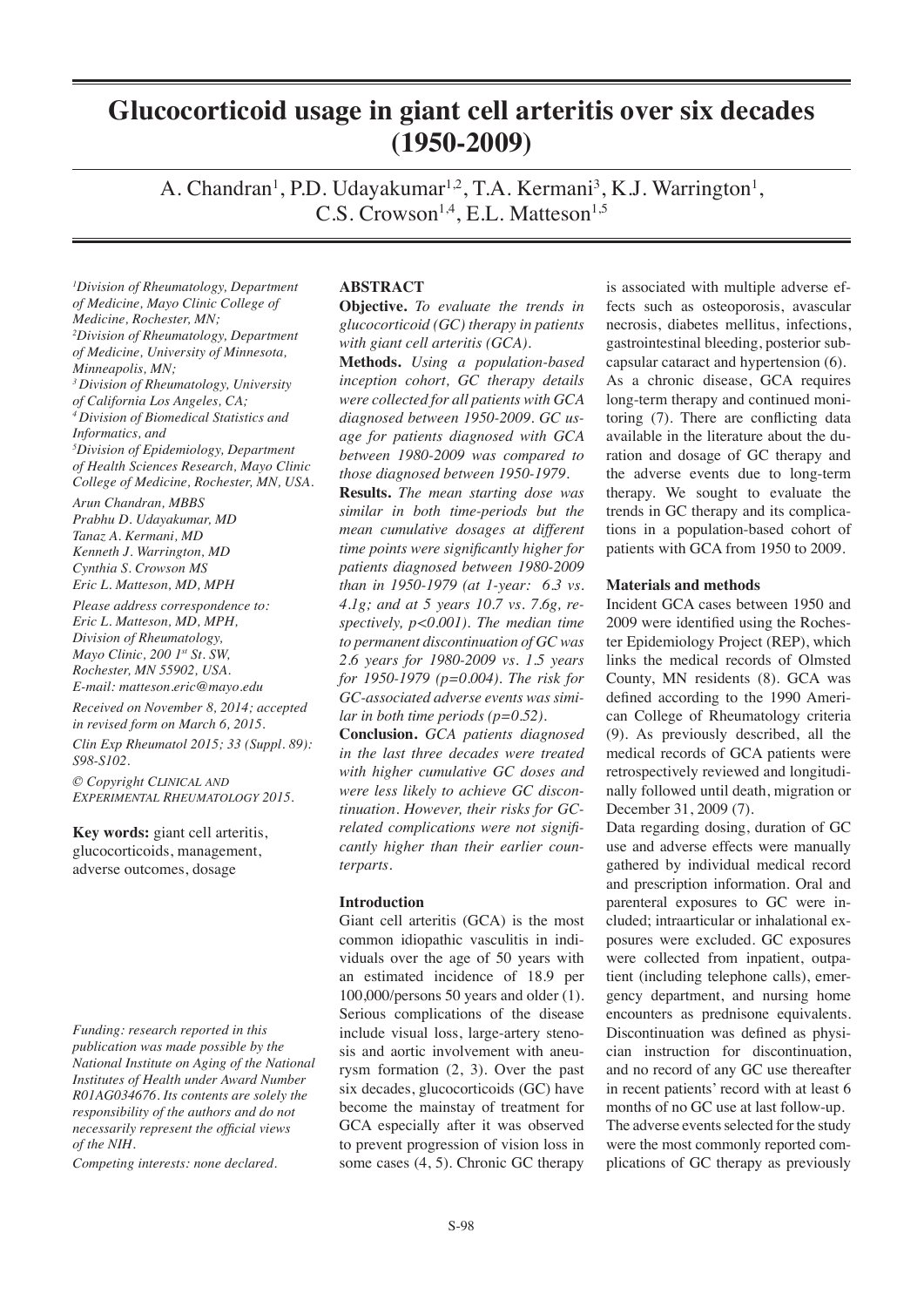reported (7). These included diabetes mellitus (2 readings of fasting plasma glucose >140 mg/dl or glucose tolerance test levels >200 mg/dl, excluding readings obtained during emergency room or inpatient care); symptomatic vertebral fractures; Colles' fracture of the wrists; hip fracture; femoral neck fracture; avascular necrosis (the latter 5 clinical findings confirmed by radiography); cataracts (diagnosed or confirmed by an ophthalmologist); bacteremia or sepsis (confirmed by blood culture); pneumonitis (confirmed by radiography); other infections (diagnosed by a physician and/or confirmed by culture), excluding urinary tract infections and viral upper respiratory infections; upper gastrointestinal bleeding (endoscopic or clinical diagnosis supported by a drop in haemoglobin concentration of >1 gm); hypertension (2 consecutive blood pressure readings of at least 140/90 mm Hg, excluding readings obtained during emergency room or inpatient care); and myopathy (physician's diagnosis supported by documented proximal muscle weakness on physical examination). A new or incident diagnosis of any of the above conditions occurring after the diagnosis of GCA was defined as an adverse event.

Descriptive statistics (means, proportions, etc.) were used to summarise the data. Time trends were examined continuously and by dividing the study cohort into 2 30-year periods (patients diagnosed with GCA in 1950-1979 and in 1980-2009). Generalised additive models with smoothing splines were used to examine time trends continuously. Chisquare and Wilcoxon rank-sum tests were used to examine differences in baseline characteristics and cumulative GC doses between the 2 time periods. The cumulative incidences of GC discontinuation and of reaching lower GC dosages were estimated using Kaplan-Meier methods and differences between time periods were examined using logrank tests. Age and sex adjusted Cox models were used to assess differences in adverse events between the time periods.

# **Results**

Among the 245 patients in our cohort, 205 (82%) patients had biopsy posi**Table I.** Clinical characteristics of patients with giant cell arteritis in 1950-1979 and 1980- 2009.

| Characteristic                        | 1950-1979<br>$(N=61)$ |            | 1980-2009<br>$(N=184)$ |          | $p$ value |
|---------------------------------------|-----------------------|------------|------------------------|----------|-----------|
| Age, years, mean (SD)                 |                       | 73.7 (8.2) | 77.0                   | (8.1)    | 0.005     |
| Sex, female                           | 48                    | (79%)      | 146                    | (79%)    | 0.91      |
| Erythrocyte sedimentation rate, mm/hr | 92.1                  | (19.6)     | 75.9                   | (62.6)   | < 0.001   |
| Fever > $100^{\circ}$ F               | 11                    | $(18\%)$   | 29                     | $(16\%)$ | 0.70      |
| Weight loss                           | 14                    | (23%)      | 41                     | (22%)    | 0.94      |
| Anorexia                              | 21                    | $(34\%)$   | 30                     | (17%)    | 0.003     |
| Malaise                               | 15                    | $(256\%)$  | 34                     | $(19\%)$ | 0.32      |
| Fatigue                               | 17                    | (289%)     | 61                     | (34%)    | 0.41      |
| Weakness                              | 11                    | $(18\%)$   | 37                     | (21%)    | 0.67      |
| Headache                              | 45                    | (74%)      | 132                    | (72%)    | 0.85      |
| Jaw claudication                      | 31                    | $(51\%)$   | 78                     | (43%)    | 0.28      |
| Tongue claudication                   | $\overline{4}$        | (7%)       | 5                      | (3%)     | 0.17      |
| Swallowing claudication               | $\mathbf{0}$          | $(0\%)$    | 8                      | $(4\%)$  | 0.10      |
| Arm claudication                      | 0                     | $(0\%)$    | $\overline{2}$         | $(1\%)$  | 0.41      |
| Leg claudication                      | 1                     | $(2\%)$    | $\overline{2}$         | $(1\%)$  | 0.74      |
| Other facial pain                     | 8                     | (13%)      | 18                     | $(10\%)$ | 0.46      |
| Respiratory tract symptoms            | 11                    | (18%)      | 39                     | (21%)    | 0.57      |
| Scalp tenderness                      | 19                    | (35%)      | 84                     | (47%)    | 0.13      |
| <b>Tender temporal artery</b>         | 5                     | (13%)      | 60                     | $(35\%)$ | 0.009     |
| <b>Blurred</b> vision                 | 8                     | (13%)      | 25                     | $(14\%)$ | 0.90      |
| Transient vision loss                 | 3                     | (5%)       | 7                      | $(4\%)$  | 0.72      |
| Vision, permanent partial loss        | 8                     | (13%)      | 9                      | $(5\%)$  | 0.03      |
| Vision, permanent complete loss       | 1                     | $(2\%)$    | $\overline{4}$         | $(2\%)$  | 0.79      |
| Other visual symptoms                 | 6                     | $(10\%)$   | 22                     | (12%)    | 0.63      |
| <b>Bruit</b>                          | $\theta$              | $(0\%)$    | 9                      | (5%)     | 0.08      |
| Absent pulse                          | 5                     | $(12\%)$   | 19                     | $(11\%)$ | 0.84      |
| PMR symptoms                          | 14                    | (23%)      | 54                     | $(30\%)$ | 0.31      |
| Other musculoskeletal pain            | 10                    | $(16\%)$   | 32                     | (18%)    | 0.84      |
| Joint swelling                        | 3                     | (5%)       | 12                     | (7%)     | 0.64      |
| Other soft tissue swelling            | $\Omega$              | $(0\%)$    | $\overline{4}$         | $(2\%)$  | 0.24      |
| <b>Neurologic symptoms</b>            | $\bf{0}$              | $(0\%)$    | 14                     | $(8\%)$  | 0.025     |

Values in table are n (%) unless otherwise specified. Percentages are based on patients with available data. *p*-values of statistical significance are in bold.

tive GCA; seven of the patients were included in this cohort based on radiologic criteria. The mean age at diagnosis was 76.2 years  $(\pm 8.3)$ , 79% were women, and the median follow-up in years was 9.5 years.

Patient characteristics in the two time periods (1950-1979 and 1980-2009) were similar with a few exceptions (Table I). Erythrocyte sedimentation rate was lower in patients diagnosed in 1980-2008 than those diagnosed earlier (*p*<0.001). Anorexia and permanent partial vision loss were less common in patients diagnosed in 1980-2009 than those diagnosed earlier (*p*=0.003 and *p*=0.03, respectively). Tender temporal arteries and neurologic symptoms were more frequently documented in patients diagnosed in 1980-2009 than in those diagnosed earlier (*p*=0.009 and *p*=0.025, respectively).

GC dosage information was available for 242 patients. With slight variation

over the period of the study, the median initial dosage of GC was 60 mg/day and was similar in the two time periods (1950-1979 and 1980-2009; *p*=0.59; Fig. 1). The mean 1-year cumulative GC dosage was  $4.1$  g (SD  $2.3$  g) in the 1950-1979 time period compared with 6.2 g (SD 2.7) in the 1980-2009 time period (*p*<0.001). This trend in increasing cumulative GC dosage over time was observed throughout follow-up. At two years, the mean cumulative dosage was 5.6g (SD 3.6 g) for 1950-1979 and 8.4 g (SD 4.0 g) for 1980-2009  $(p<0.001)$ . At five years, the mean cumulative dosage was 7.6 g (SD 6.2 g) for 1950-1979, and 10.7 g (SD 6.3 g) for 1980-2009 (*p*=0.002). Ten patients received initial intravenous high dose GC (*e.g.* 1 gm per day for 3 days) during the 1980-2009 time period. When these intravenous doses were excluded, the trend of higher cumulative doses in more recent years remained unchanged.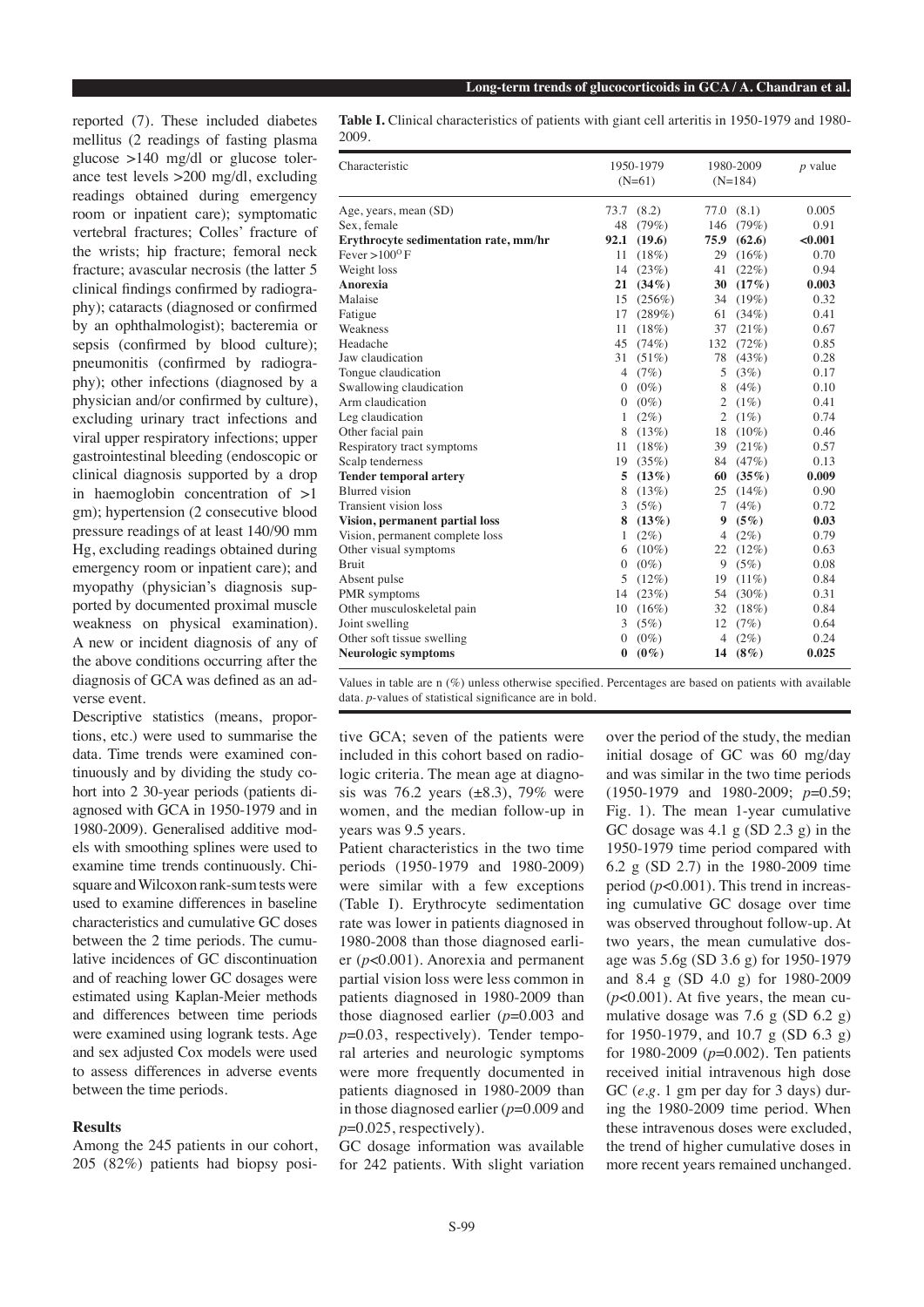



While the cumulative GC dosage has been on a steadily increasing trend from the start of the study period, the percentage of patients who have completely discontinued GC has been decreasing (*p*=0.004). Only 12% of patients were able to permanently discontinue GC in one year from their incidence date in the 1980-2009 cohort compared with 40% of patients in the 1950-1979 cohort (Fig. 2). At two years, 64% of patients in the 1950-1979 cohort discontinued GC compared to 38% in the 1980-2009 cohort.At five years of follow-up, 76% of patients in the 1950-1979 cohort had discontinued GC, compared to 69% in the 1980-2009 cohort. The median time for permanent discontinuation of GC in the 1980-2004 cohort was 2.61 years, which was nearly twice as long as the median time of 1.46 years (95% CI – 0.89 to 2.02) in the 1950-1979 cohort. Among patients diagnosed between 1950-1979, 36% and 65% were able to reach the dose of <5mg/day for at least 6 months within 1 and 2 years after

GCA diagnosis respectively compared to only 7% and 50% in the cohort diagnosed between 1980-2004 cohort. However, 93% of patients in both the cohorts achieved this dosage by 5 years after diagnosis.

The median time to reach  $\lt$ 5 mg/day dosage for 6 months following diagnosis was 1.46 years in 1950-1979 cohort and 2.0 years in the 1980-2009 cohort. The median time to be tapered to a dosage of <10 mg/day was 0.27 years in the former cohort and 0.65 years in the latter. This dose was reached in one year in 73% in the former cohort and 93% in the latter. There has been no difference in mortality among both cohorts (median time to death – 10.7 in former *vs*. 10.6 years in the latter).

A few patients (n=17; 6.9%) of the patients in this cohort received disease-modifying anti-rheumatic drugs (DMARDs) as steroid sparing agents (drug, number of patients: methotrexate 8; cyclophosphamide 2; azathioprine 5; methotrexate then azathioprine 2); no patients in this cohort received biologic agents. The use of DMARDs did not affect the time to discontinuation of steroids  $(p=0.33)$ . There was also no difference in the one and two year cumulative doses of steroids between DMARD users and non-users ( $p=0.78$ ) and *p*=0.17, respectively). However, the 5 year cumulative steroid dose was higher among the DMARD users than the non-users  $(p=0.0048)$ , but there were only 10 DMARD users who were alive and completed 5 years of followup, so this comparison is based on small numbers. Because of the small number of patients receiving DMARSDs, and because DMARDs were only used in patients on longer term GC who were thought either refractory to GC therapy, or had unacceptable side effects from GCs, it is unsurprising that no effect of DMARD use could be established. Specific adverse events related to GC that occurred after the diagnosis of GCA were recorded in 95% patients (excluding hypertension, hyperlipidaemia and cataracts). The risk of adverse

events was similar in both time periods (by 10 years after GCA diagnosis: 50% for 1950-1979 and 57% for 1980-2009; *p*=0.52). The risks for Colles' fracture of the wrist (n=9; hazard ratio [HR]: 2.59; 95% confidence interval [CI]: 0.32, 20.81 comparing 1980-2009 to 1950- 1979), gastro intestinal bleeding (n=19; HR: 3.20; 95% CI: 0.73, 14.10) and infections (n=93; HR: 1.58; 95% CI: 0.93, 2.67) were marginally higher in the 1980-2009 cohort than in the 1950- 1979 cohort, but these associations did not reach statistical significance. There were no apparent changes in the risk of other possible adverse events of GC usage (data not shown).

# **Discussion**

Over the last six decades since first being used for management for GCA, GC use has varied in dosage, type of preparation, duration, frequency and mode of administration (4). Initial doses and tapering regimens vary, with a view towards disease remission and discontinuation of treatment when possible, and avoidance of GC related side effects. In this examination of trends in the usage of GC for GCA, we found that pa-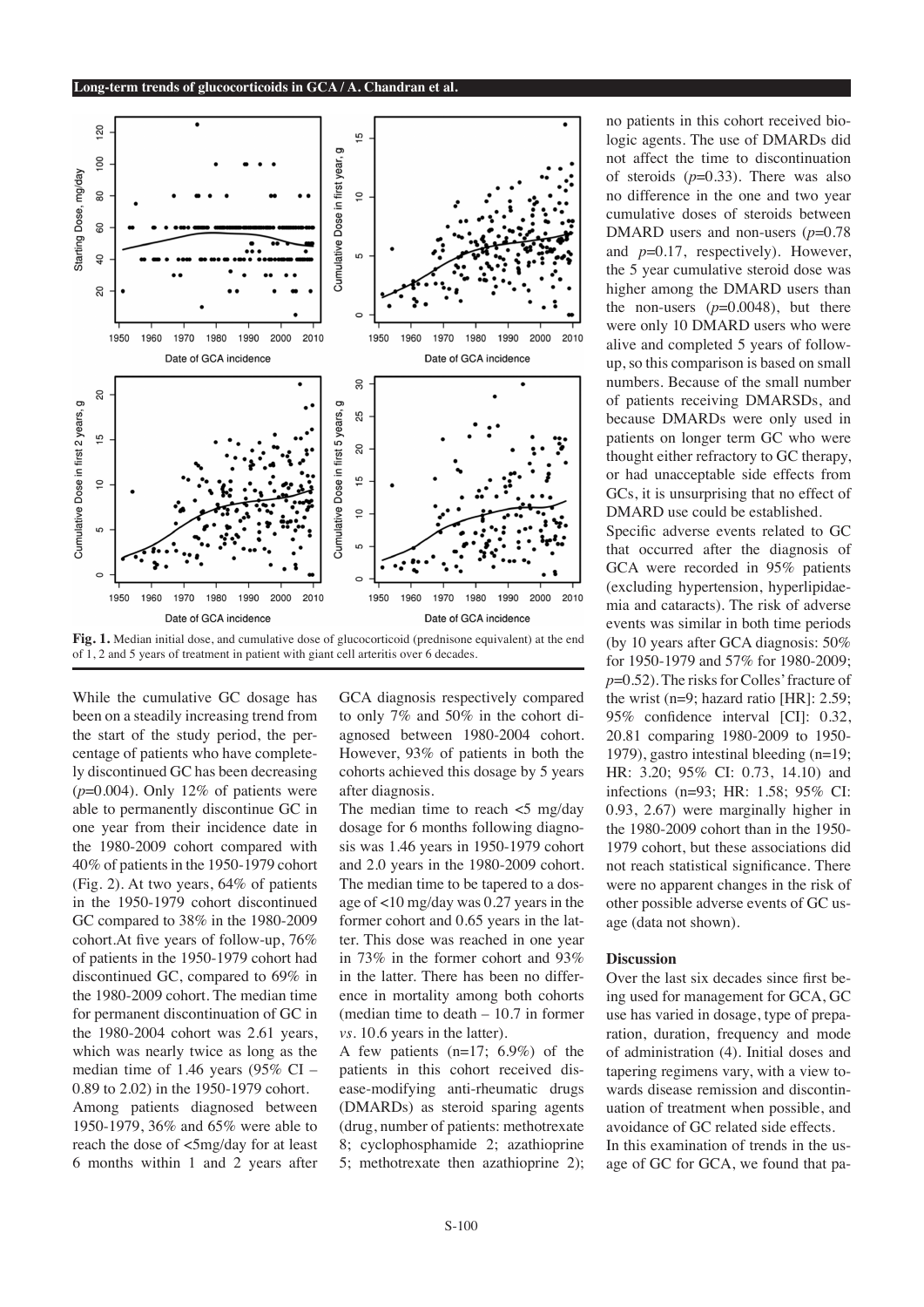

**Fig. 2.** Rates of glucocorticoid dosage discontinuation for 242 patients with giant cell arteritis throughout disease duration.

tients diagnosed in recent decades are receiving more GC overall as reflected by the higher cumulative dosage of GC used in the recent years. At the same time, discontinuation rates for GC in recent years are lower than in the past indicating longer exposure to GC as part of management.

The trend towards what appears to be a pattern of long-term use of near physiologic doses of GC (about 5 mg prednisone daily) in GCA may be because of increasing recognition or concern that the disease persists longer at a lower intensity requiring continuation of small GC doses. We could not specifically address this question in this retrospective study. As well, symptoms of hypoadrenalism with taper of GC to low dose may have been difficult to distinguish from mild active disease, which may have caused some physicians to continue small doses for longer times, however this is highly speculative. With the increased awareness about GCA and its complications, relapse may be over-diagnosed and hence GC continued for longer period at higher doses. A further possibly contributing factor which we were unable to specifically address is that with increased use of imaging studies, we are appreciating that subclinical vascular inflammation persists for several years requiring more protracted and possibly higher doses of GC than have been used in the more distant past.

Initial high dose GC has been used in various regimens starting from 80 mg/ day to 100 mg intramuscular cortisone injections (5, 10-13). There have been mixed results ranging from sustained remission to early and increasing frequency of relapse with GC tapering  $(5, 1)$ 9). Most relapses occur within the first few months after diagnosis and about half of the relapses occurred in relation to attempted GC reduction, usually at a daily dose of around  $10mg(1, 7, 14)$ . In general, intravenous high dose GC therapy has not been more effective than oral therapy in preventing disease related complications, although the strategy has been used for threatened visual loss (9, 10). In many cases, low dose therapy can be successfully used to control disease flare and ischemic complications in patients with GCA  $(14-16)$ .

In this study, the time taken to taper patients to near physiologic dosages of GC (generally, 3–5 mg/day prednisone equivalent has been consistently increasing in the recent years. This is in contrast to the prior period of the study where a higher percentage of patients achieved permanent discontinuation at an earlier time and with lower cumulative dosages. In recent years, the median time to reach the first steroid dose of less than 10mg has increased almost two fold (0.25 in 1950-1979 *vs*. 0.65 in 1980-2004), underscoring the signifi-